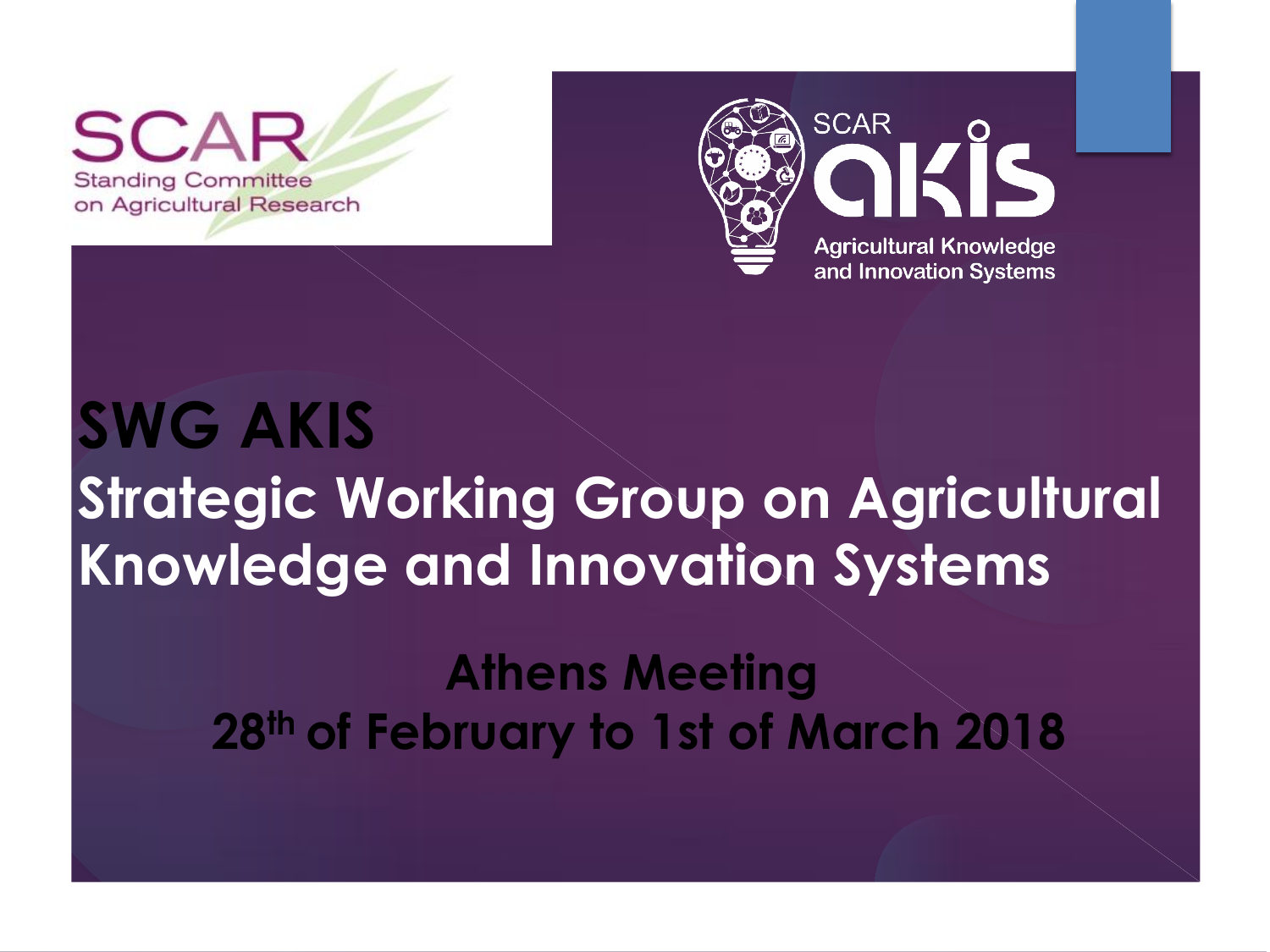## *CAP post 2020 Communication "The future of food and farming"*

#### **Objective of the presentations:**

- ►Considering the EC communication on the CAP\*
- ► And considering the Concept note coming from the reflections from SCAR AKIS Tallinn meeting
- ►Which specific obligations would you request in the CAP AKIS plan to ensure results?
- ► How will you create your CAP AKIS toolbox, to:

*PS: This exercise is a brainstorming aiming to trigger creativity, new ideas, inspiration* and cross-fertilisation. The aim is not to have a presentation of what is already in *place (AKIS description) in your country but to imagine some future characteristics enabling efficient AKISs. Your presentation does not engage your country and your organisation at the Political level. The SWG AKIS is a think tank.*

\*https://ec.europa.eu/agriculture/sites/agriculture/files/future-ofcap/future\_of\_food\_and\_farming\_communication\_en.pdf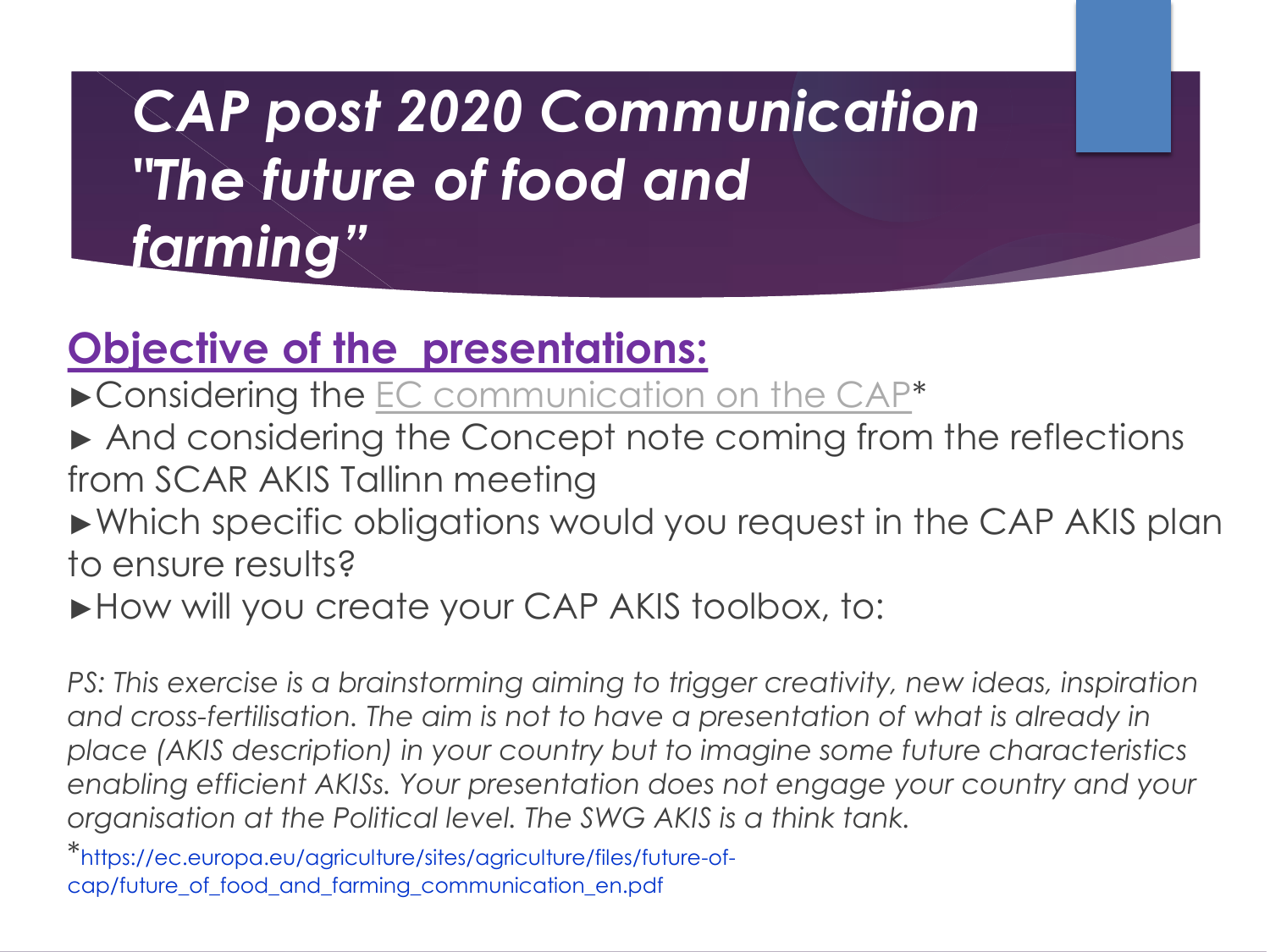### **Enhance knowledge flows within the AKIS and strengthen links between research and practice**

Exchange of experience from the Horizon 2020 project and disseminate information on multi-actor approach among the stakeholders (especially advisory services, researchers)

Providing in one place information about multi-actor projects and knowledge reservoirs under Horizon 2020

Developing data bases with appropriate searching tools, to collect and disseminate information on farmers needs and available solutions,

Forum to hold discussion between advisors and researchers on specific problems and solutions

Thematic working groups of advisors, researchers and farmer organations to exchange information on needs and opportunities, including information about works of the Focus Groups (EIP Network)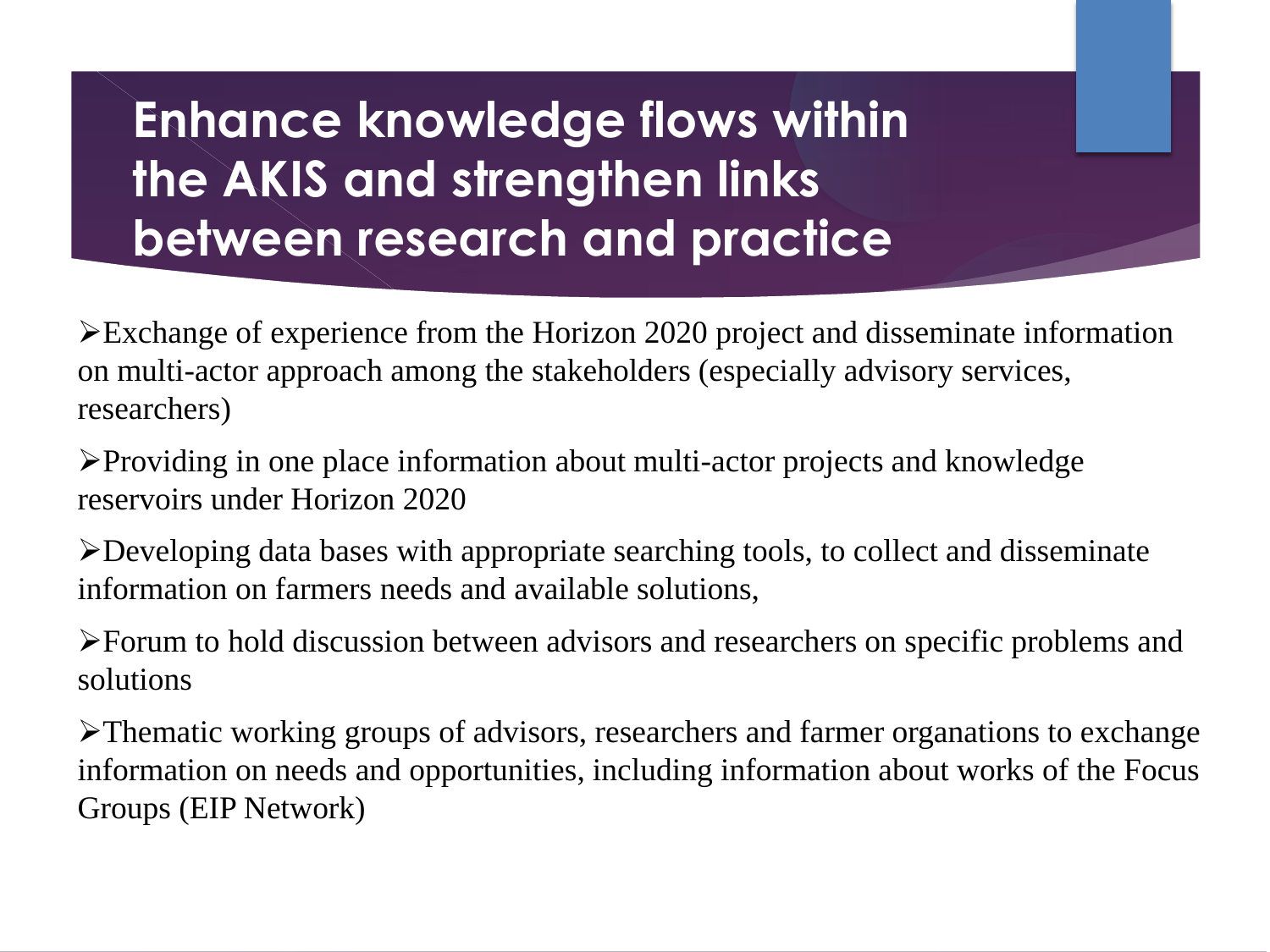#### **Enhance knowledge flows within the AKIS and strengthen links between research and practice**

- Change in the rules for assessment of research institutes and more flexibility for researchers at universities to encourage dissemination of results of their work and enhance co-operation with advisory services
- Creating opportunities for researchers and advisors to meet, talk and work together (networking, tematic groups/meetings, joint projects such as: operational groups, exhibitions, demonstrations, articles in magazines , …)
- Promoting good practices in co-operation between research and practice
- Enhance activity of the National Innovation Network (SIR) and co-operation with the EIP Network
- Specialised tranings for advisors carried out by researches
- Appropriate resources to finance above mentioned measures in a flexible way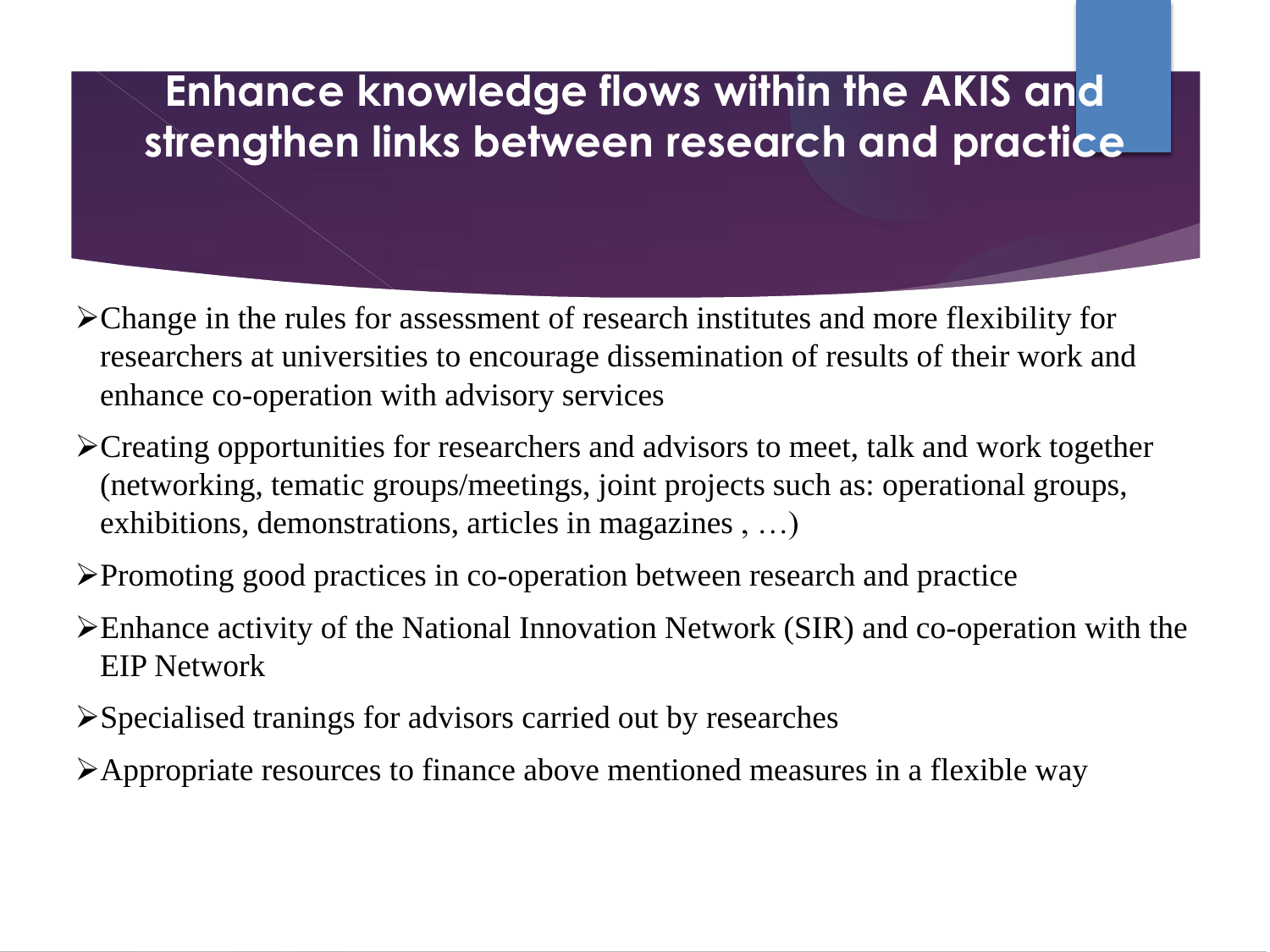## **Strengthen farm advisory services** within **MS' AKISs**

GOAL: Well educated and inter-connected advisors using in their work adequate tools, equipment, methods, information , providing high quality services adequate to needs, on time and supported by researchers.

- Training for advisors technological knowledge as well as soft skills
- Developping and providing tools (especially e-tools) supporting advisors' work
- > Providing neccessary equipment
- Networking also cross-border
- Providing appropriate access to data and information (from research, EIP, Horizon 2020, one-window- if possible, public data….)
- More practice in carrying out multi-actor project
- $\triangleright$  Support from the research organisations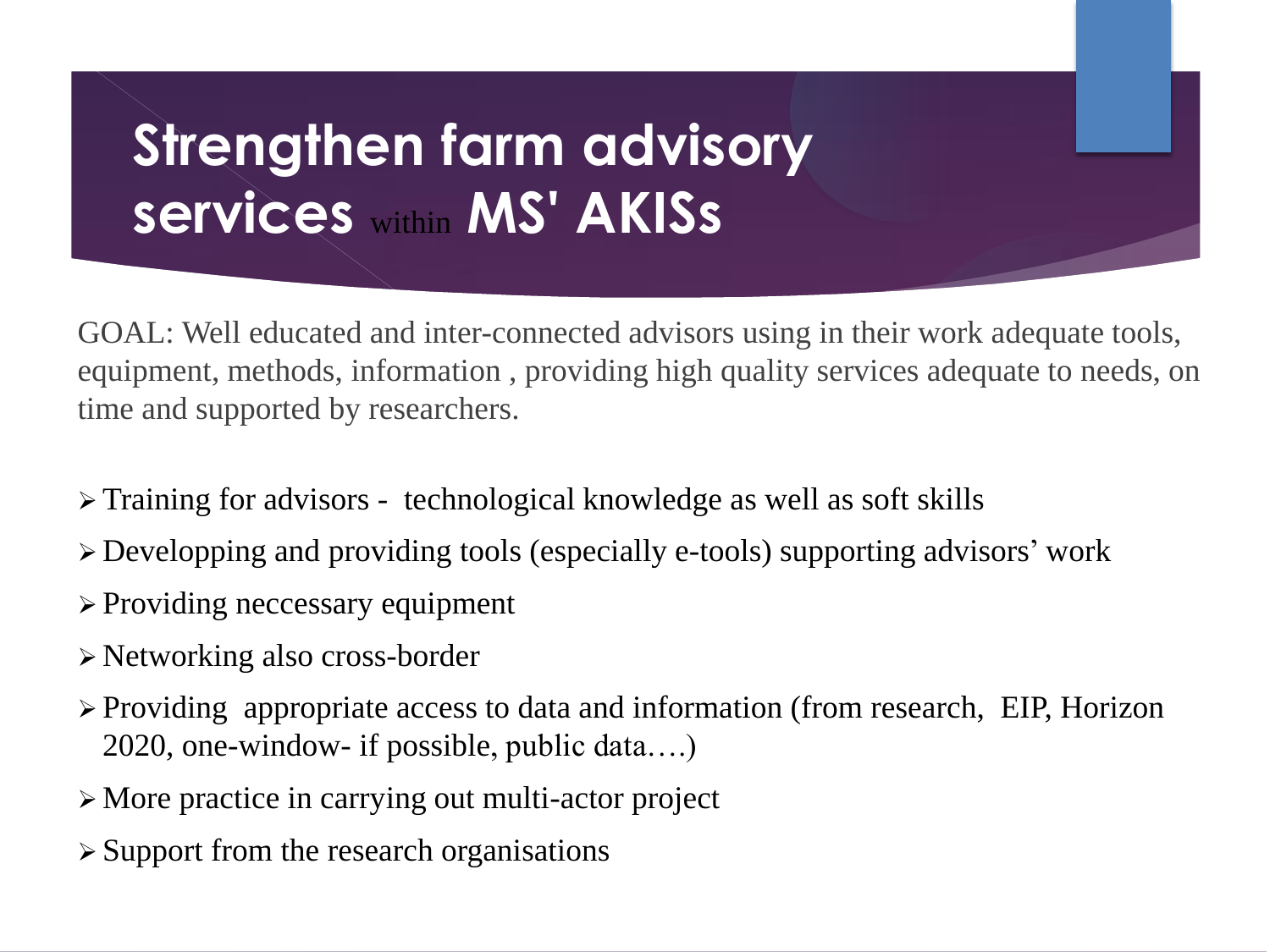### **Strengthen farm advisory services within MS' AKISs**

- Stressing on demonstration in advisory work
- Supporting co-operation among farmers and other inhabitants of rural areas
- Possibility to provide advice and to farmers if neccessary, undr the RDP

What about filling in applications?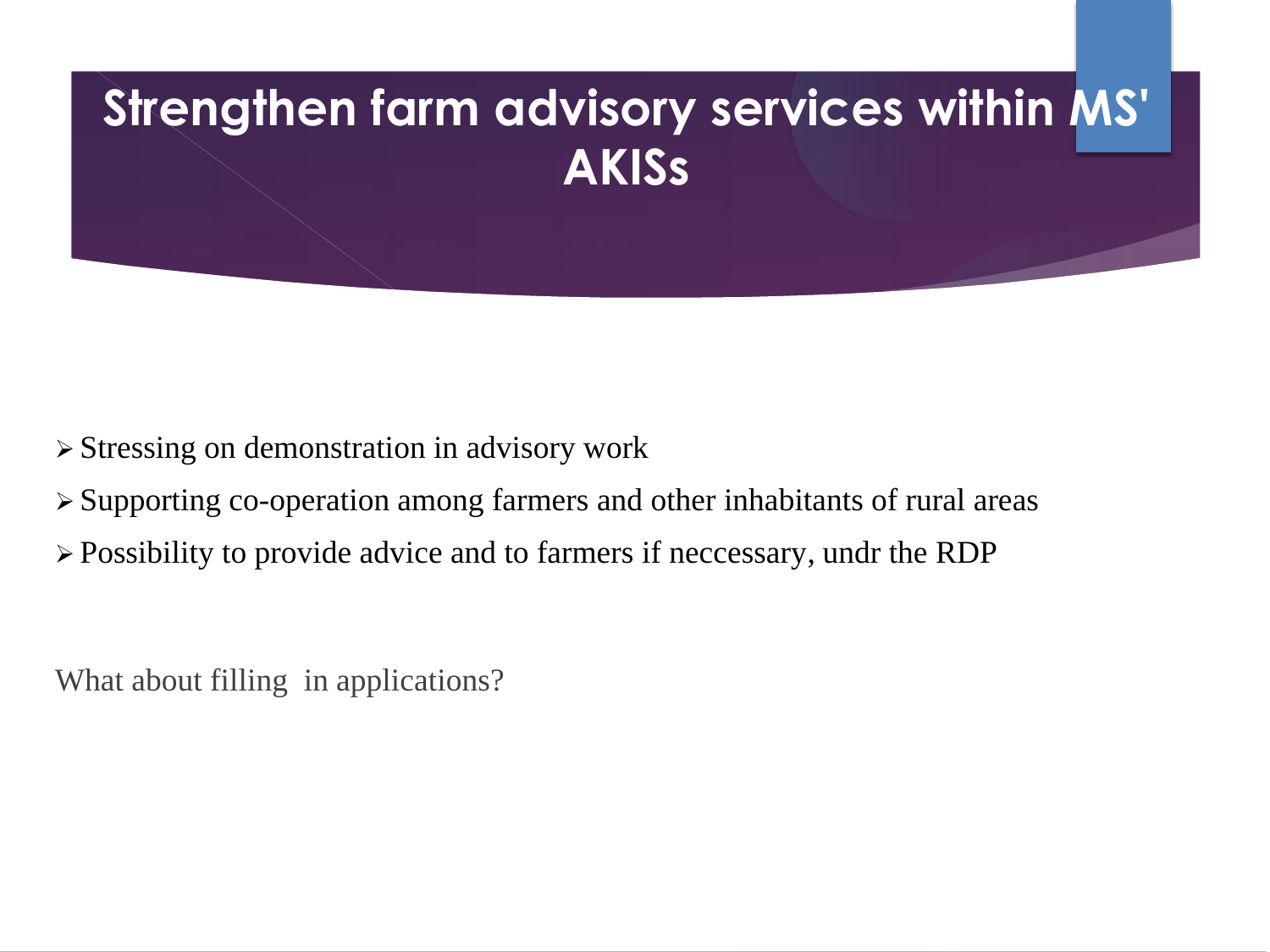## **Incentivize interactive innovation projects**

- Disseminate information on multi-actor approach projects under Horizon 2020 among the stakeholders (especially advisory services, researchers)
- Enhance the activity of CEEC's in the Horizon 2020 projects
- Networking OGs and other farmers, advisors, reserchers
- Developing the National Innovation Network (SIR) and co-operation with the EIP Network
- $\triangleright$  Support brokering